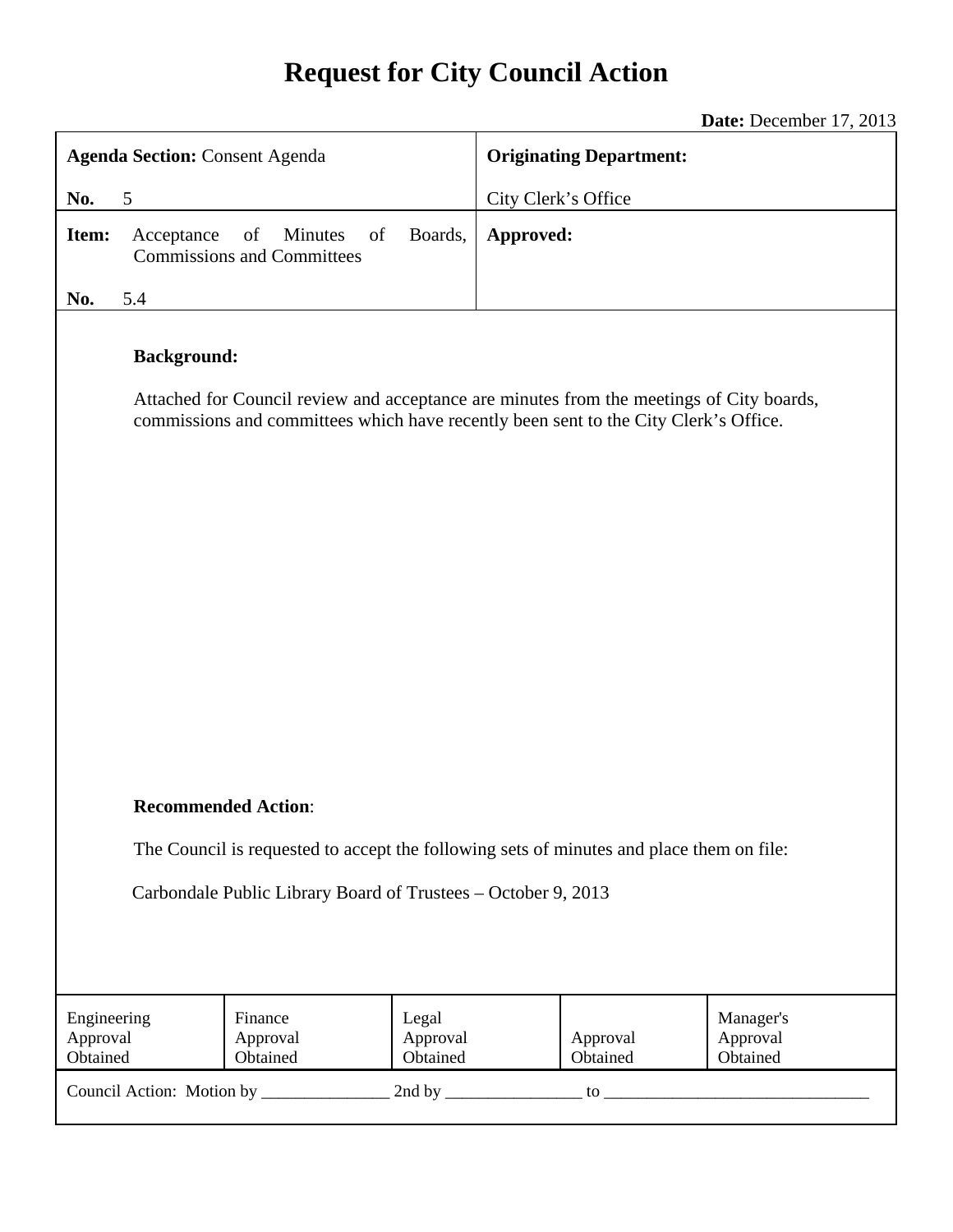#### **Carbondale Public Library Board of Trustees**

Wednesday, October 9, 2013 Meeting Room 4:30 p.m. 405 West Main St.

#### **MINUTES**

#### **Call to order.**

The meeting was called to order at 4:30 pm.

### **Roll call.**

Introductions and audience to visitors. Visitors are asked to introduce themselves at this time and present any issues they wish to discuss. Visitors wishing to address specific agenda items will be granted two to five minutes at the discretion of the President, not to exceed a total of twenty minutes.

#### **Present.**

Roland Person, President (1) Philip Brown, Vice President Susan Tulis, Secretary Joyce Hayes Barbara Levine Sharifa Stewart (1) Harriet Simon (1)

#### **Absent.**

Don Prosser, Treasurer (1) Julian Pei  $(1 + 1$  excused)

The number following the Trustee's name indicates the number of absences this fiscal year.

#### **Staff present.**

Diana Brawley Sussman, Library Director Gwen Hall, Finance Manager

**Visitors present.**  None.

**President's report.**  None.

#### **Secretary's report.**

Approval of the September 11, 2013 minutes. Requested correction of numbers indicating order of items for discussion in financial report; change the word "repair" to "repaired." Harriet Simon made a motion to approve the minutes with these corrections. Barbara Levine seconded. MOTION passed unanimously.

#### **Correspondence and communications.**

None.

#### **Financial report.**

1. Approval of bills payable up to and including bills due October 16, 2013 to November 15, 2013. Philip Brown made a motion to approve payment of bills. Joyce Hayes seconded. MOTION passed unanimously.